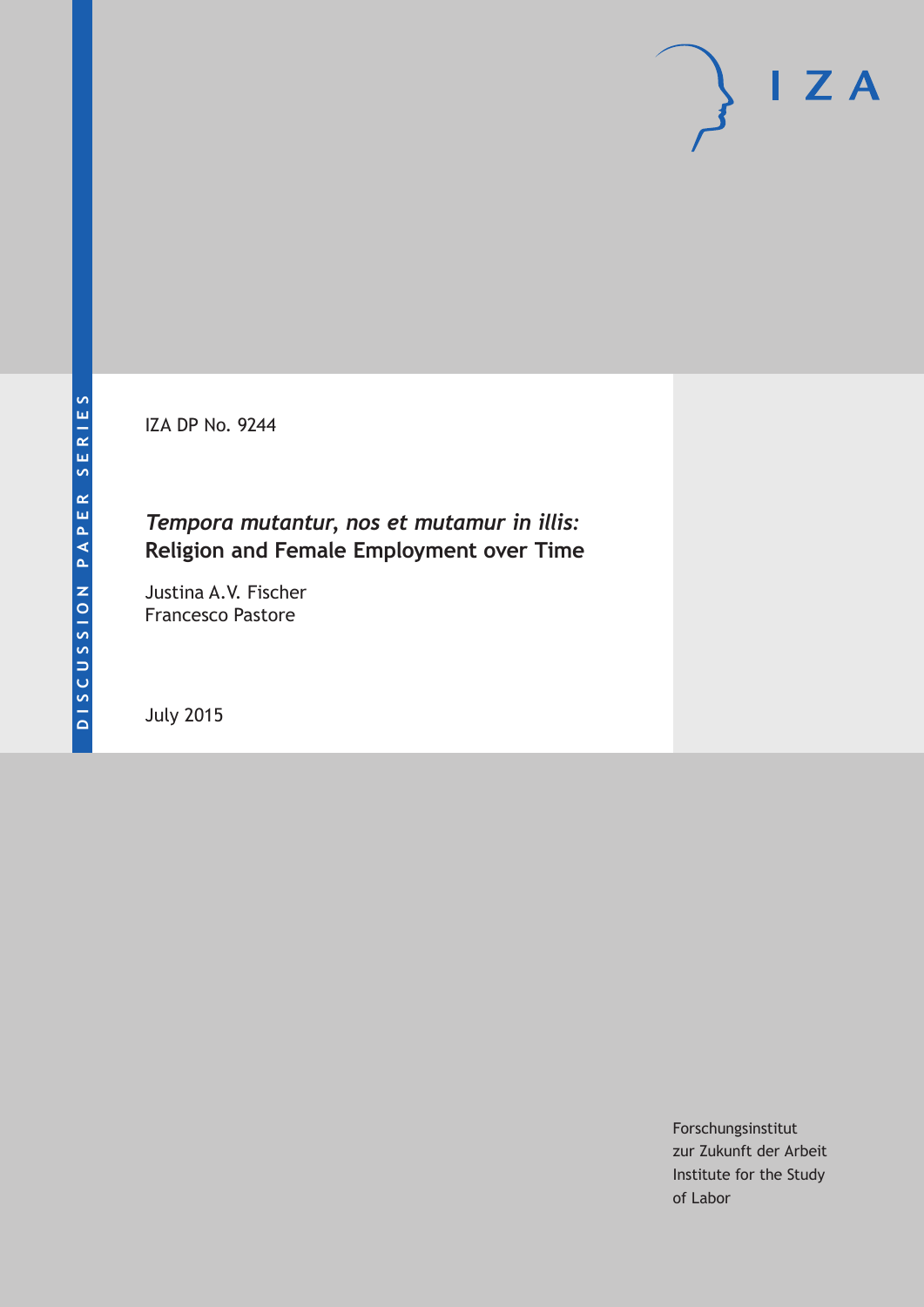# *Tempora mutantur, nos et mutamur in illis:* **Religion and Female Employment over Time**

### **Justina A.V. Fischer**

*University of Mannheim*

### **Francesco Pastore**

*Seconda Università di Napoli and IZA*

Discussion Paper No. 9244 July 2015

IZA

P.O. Box 7240 53072 Bonn Germany

Phone: +49-228-3894-0 Fax: +49-228-3894-180 E-mail: iza@iza.org

Any opinions expressed here are those of the author(s) and not those of IZA. Research published in this series may include views on policy, but the institute itself takes no institutional policy positions. The IZA research network is committed to the IZA Guiding Principles of Research Integrity.

The Institute for the Study of Labor (IZA) in Bonn is a local and virtual international research center and a place of communication between science, politics and business. IZA is an independent nonprofit organization supported by Deutsche Post Foundation. The center is associated with the University of Bonn and offers a stimulating research environment through its international network, workshops and conferences, data service, project support, research visits and doctoral program. IZA engages in (i) original and internationally competitive research in all fields of labor economics, (ii) development of policy concepts, and (iii) dissemination of research results and concepts to the interested public.

IZA Discussion Papers often represent preliminary work and are circulated to encourage discussion. Citation of such a paper should account for its provisional character. A revised version may be available directly from the author.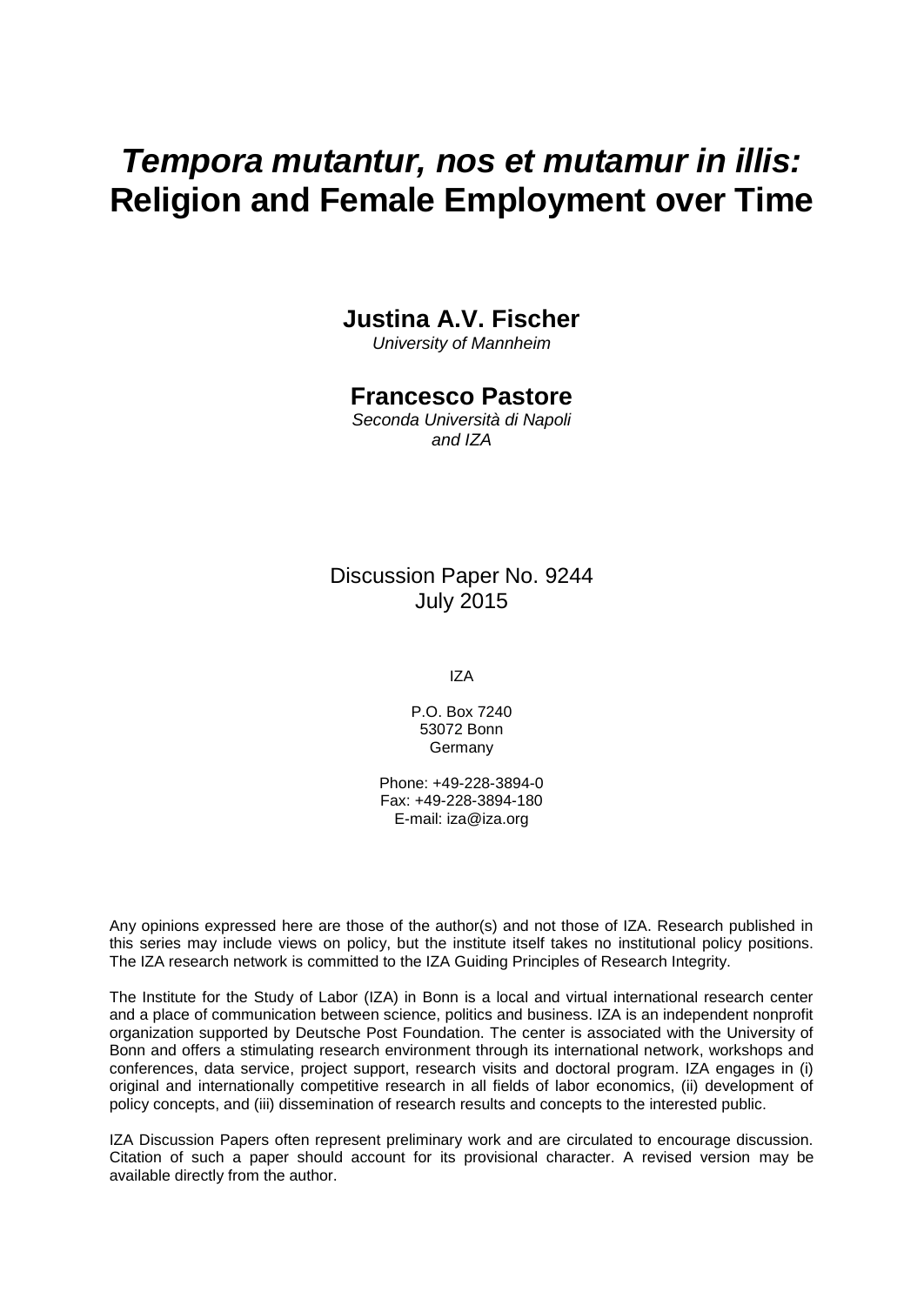IZA Discussion Paper No. 9244 July 2015

# **ABSTRACT**

## *Tempora mutantur, nos et mutamur in illis:* **Religion and Female Employment over Time**

This study analyses whether the role of religion for employment of married women in Europe has changed over time and along women's life cycles. Using information on 44'000 married European women from the World Values Survey 1981-2013, we find that in OECD-Europe there is little difference among women of any age since 1997. For non-OECD-Europe, we find differences by religion among young women, but not among those older than 40 years, which we attribute to an upbringing under communist regimes. Only Muslim women show a lower employment probability that persists across time, regions, and life cycles.

JEL Classification: D83, J16, J22, N34, Z12, Z13

Keywords: religion, labor market participation, modernization, gender, Europe, transition countries, Eastern Europe, OECD, World Values Survey

Corresponding author:

Justina A.V. Fischer Department of Economics University of Mannheim L7,3.5 68131 Mannheim Germany E-mail: [mail@justinaavfischer.de](mailto:mail@justinaavfischer.de)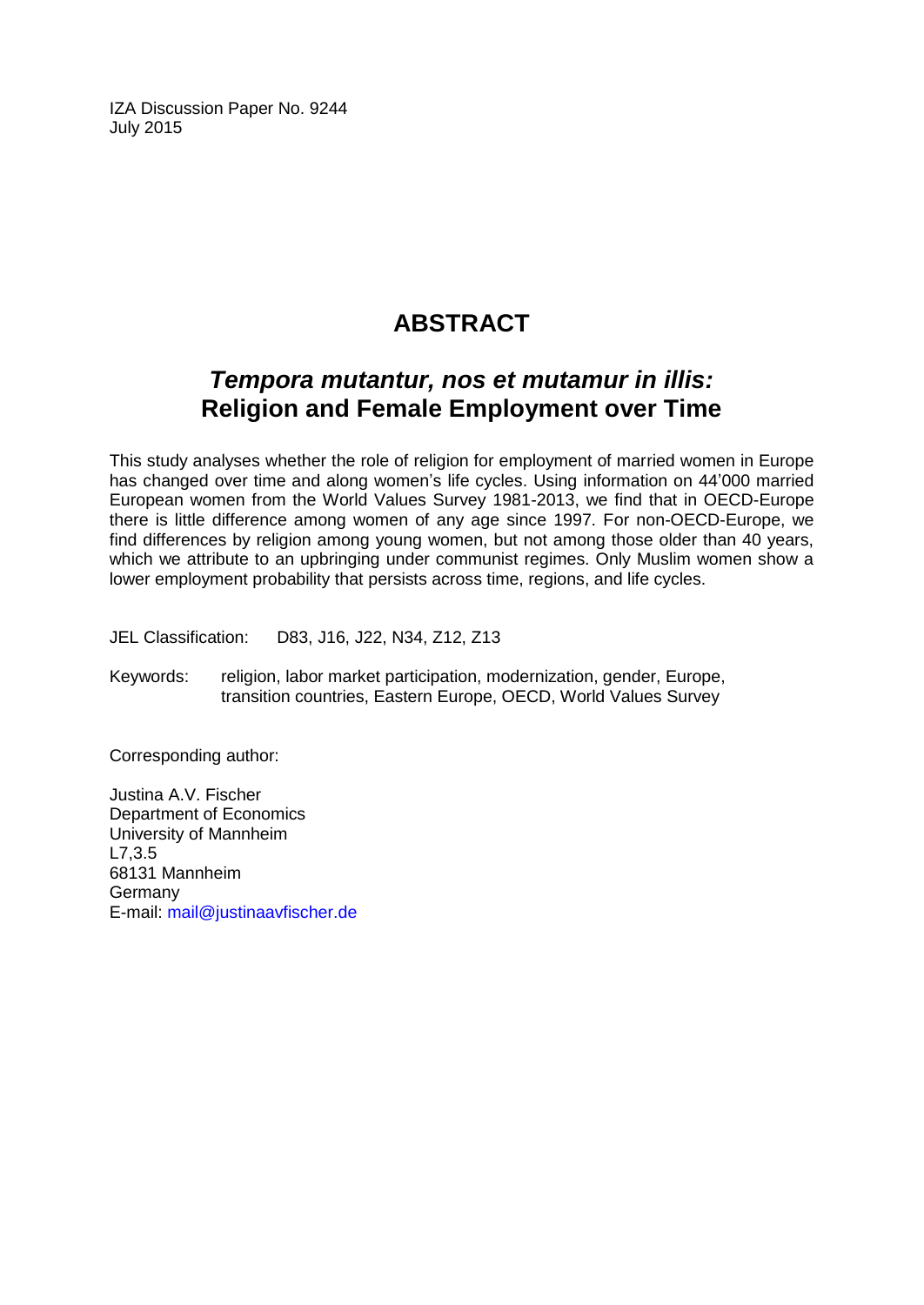#### *Introduction*

*Tempora mutantur, nos et mutamur in illis* (John Owen) – the times are changing and we also change with them. While many empirical studies have shown that religion and its inherent traditional role model affect female labor market participation, such influence may well change as time passes by, as society and economy transform. Fernandez (2013) shows for the USA over a time span of 120 years that a revision of conservative values causes higher female employment rates. We argue that also the relative importance of household duties restricting labor market access might change with time and over the life cycle.

Previous studies on the role of religious denominations for female employment have revealed that conservative values conveyed through religion are important factors (e.g. Lehrer 1995, H'madoun, 2010). Pastore and Tenaglia (2015) report for the 2008 wave of the European Values Survey a lower likelihood of employment for Catholic, Christian-Orthodox and Muslim women compared to their Protestant peers. However, the recent study by Heineck (2004) reveals for Germany with a population roughly split in half between Catholics and Protestants no behavioral difference by religion.

This article investigates whether religion affects labor market participation of married women in Europe in a persistent manner, or whether such influence evolves over time, differently in OECD and non-OECD member states.

#### *Data and Methodology*

This study employs the World Values Survey (WVS) 1981-2013 that since 1981 has been conducted about every 5 years in more than 80 countries worldwide; with about 1'000 interviewees per country, the WVS gives rise to a repeated cross-section with a panel structure at the country level. We exploit this country panel structure to control for unobservable country characteristics, worldwide economic shocks, and changes in national institutions over time. The WVS covers a time span of about 20 years for Eastern Europe but 30 years for Western Europe - allowing to investigate the development of religion effects over time.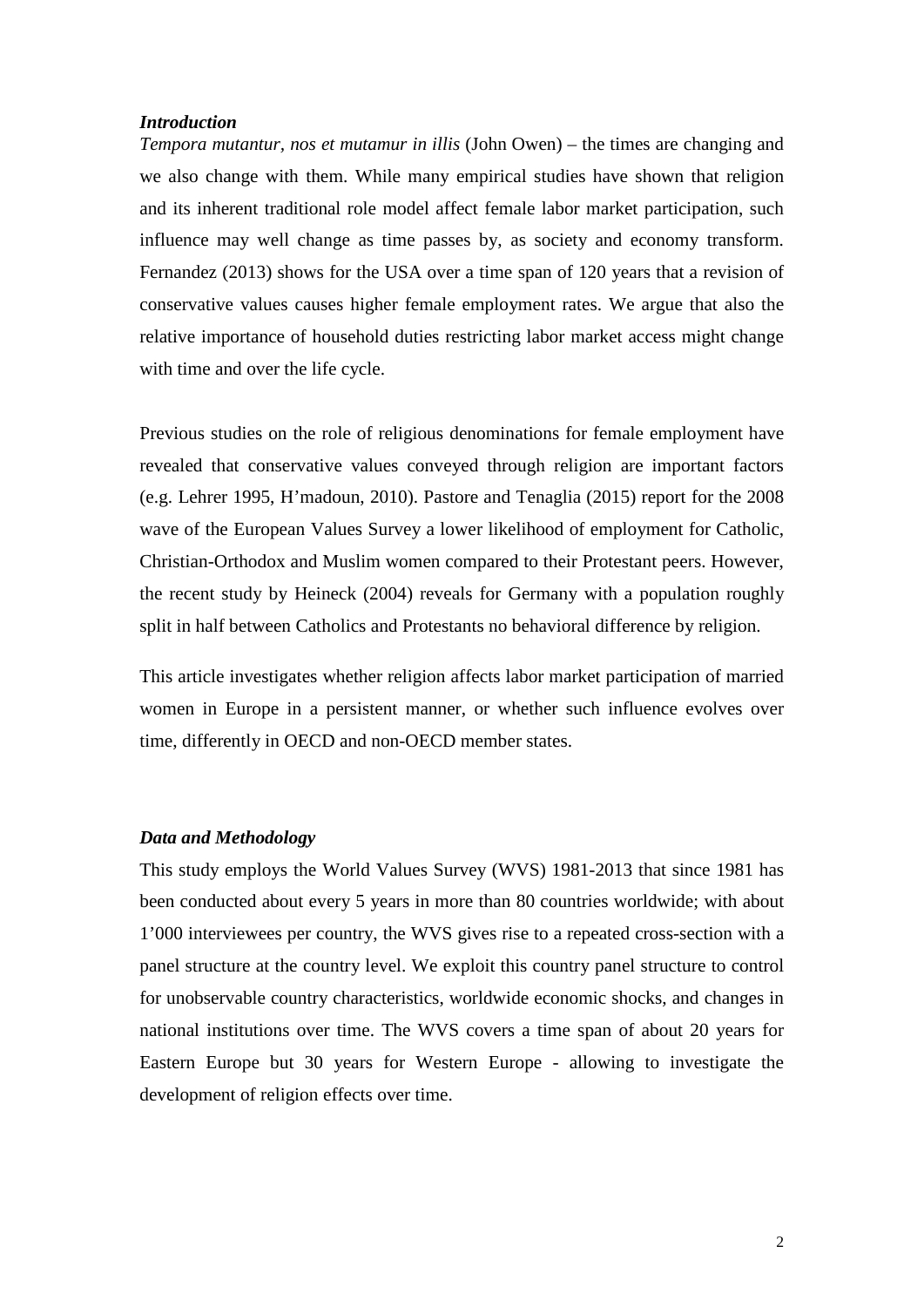The WVS also includes a set of socio-demographic characteristics such as sex, age, marital status, number of children, education, and occupational status. Religious denominations include Catholicism, Protestantism, Christian-Orthodoxy, Judaism, Islam, Free Church Associations (Evangelicals), Buddhism, Hinduism, 'no denomination' and Atheism. We exclude Buddhists and Hindus from the sample (around 20 observations each) and women with 'other denominations' (around 450 observations); women with 'no denomination' and 'Atheists' jointly form the reference group. For reasons of economic theory of choice under restrictions, but also for reasons of reverse causality, we restrict the regression sample to married and cohabiting women aged between 25 and 60 years (see also Heineck, 2004). Our final sample includes about 44'000 women in more than 40 European countries. Table 1 presents descriptive statistics.

| Variable                | Mean       | Std. Dev.         | Min              | Max            |
|-------------------------|------------|-------------------|------------------|----------------|
| Employed                | .62        | .48               | $\boldsymbol{0}$ | $\mathbf{1}$   |
| Active                  | .68        | .47               | $\overline{0}$   | $\mathbf{1}$   |
|                         |            |                   |                  |                |
| No denomination/Atheist | (ref.cat.) |                   |                  |                |
| Catholic                | .35        | .48               | $\boldsymbol{0}$ | $\mathbf{1}$   |
| Protestant              | .14        | .34               | $\boldsymbol{0}$ | $\mathbf{1}$   |
| Muslim                  | .03        | $\overline{.17}$  | $\overline{0}$   | $\mathbf{1}$   |
| Orthodox                | .19        | .39               | $\overline{0}$   | $\mathbf{1}$   |
| Jewish                  | .001       | .03               | $\overline{0}$   | $\mathbf{1}$   |
| Free Church             | .03        | .16               | $\boldsymbol{0}$ | $\,1$          |
| Atheist                 | .26        | .44               | $\boldsymbol{0}$ | $\mathbf{1}$   |
|                         |            |                   |                  |                |
| Age                     | 41.91      | 9.79              | 18               | 60             |
|                         |            |                   |                  |                |
| Number of children      |            |                   |                  |                |
| $\boldsymbol{0}$        | (ref.cat.) |                   |                  |                |
| $\mathbf{1}$            | .22        | .41               | $\boldsymbol{0}$ | $\,1$          |
| $\overline{2}$          | .44        | .49               | $\boldsymbol{0}$ | $\mathbf{1}$   |
| $\overline{3}$          | .16        | .37               | $\mathbf{0}$     | $\mathbf{1}$   |
| $\overline{4}$          | .05        | .22               | $\overline{0}$   | $\mathbf{1}$   |
| $\overline{5}$          | .02        | .13               | $\boldsymbol{0}$ | $\mathbf{1}$   |
| $\overline{6}$          | .01        | .09               | $\boldsymbol{0}$ | $\overline{1}$ |
| $\overline{7}$          | .002       | .05               | $\boldsymbol{0}$ | $\mathbf{1}$   |
| $\overline{8}$          | .002       | .05               | $\overline{0}$   | $\mathbf{1}$   |
| No info on children     | .03        | .16               | $\boldsymbol{0}$ | $\mathbf{1}$   |
|                         |            |                   |                  |                |
| Education               |            |                   |                  |                |
| Elementary              | .47        | .49               | $\boldsymbol{0}$ | $\mathbf{1}$   |
| Secondary               | (ref.cat.) |                   |                  |                |
| Tertiary                | .17        | $\overline{.37}$  | $\overline{0}$   | $\mathbf{1}$   |
|                         |            |                   |                  |                |
| Year                    | 1996.87    | $\overline{7.96}$ | 1981             | 2013           |
| <b>OECD</b>             | .59        | .49               | $\boldsymbol{0}$ | $\,1$          |

Table 1: Descriptive Statistics, WVS, Europe, 1981-2013, 44'069 married women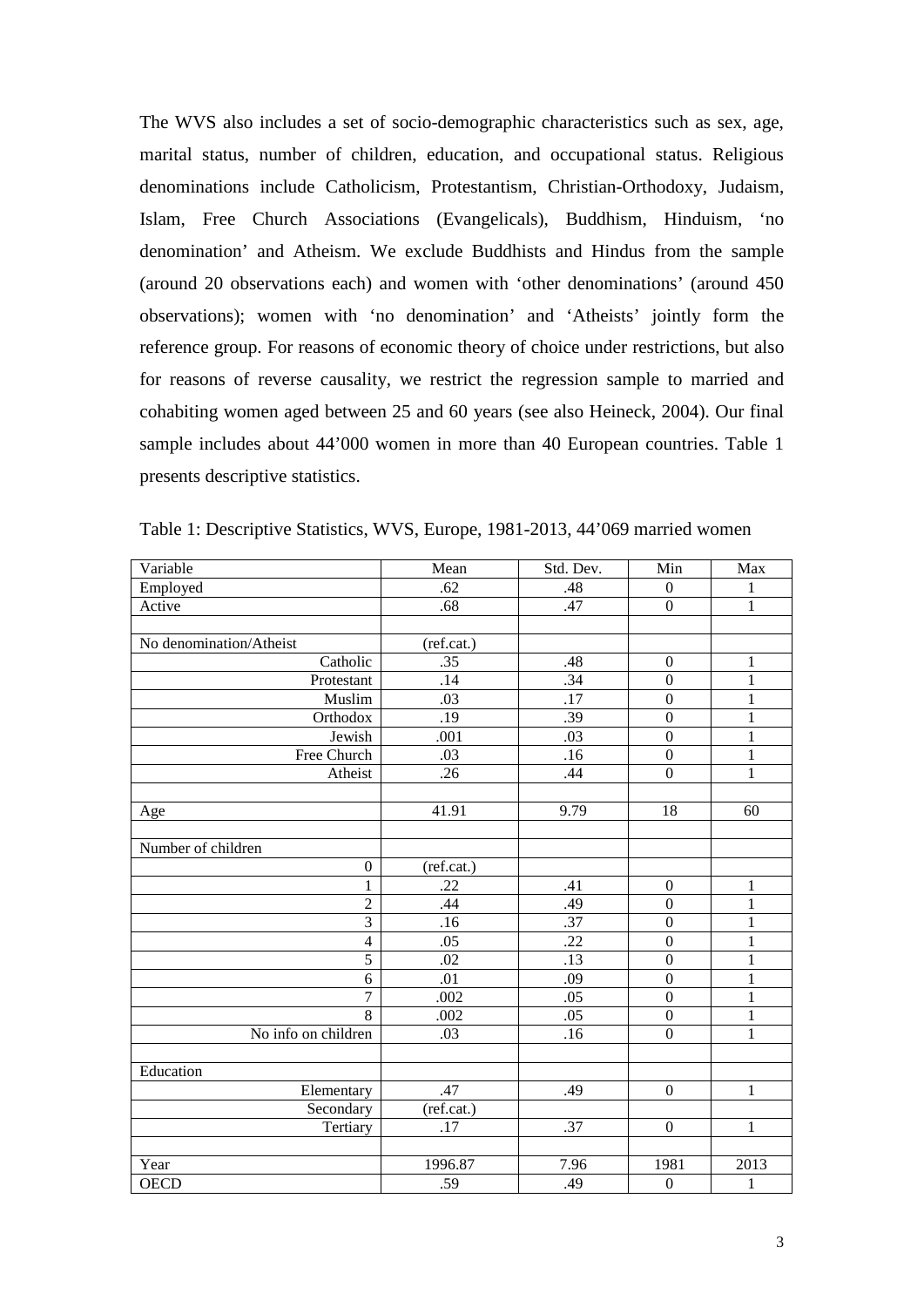We estimate the probability of being employed ( $Y_{ist}$  = employed) of wife i living in country s at year t as a function of her religious denomination *religion*<sub>ist</sub>:

$$
Prob(Y_{ist} = employed) = \alpha \; religion_{ist} + \beta' \; X_{ist} + FE_s + FE_t + FE_s \; x \; FE_t + \epsilon_{ist}
$$

where  $Y_{\text{ist}}$  denotes the employment status. A vector of personal characteristics  $(X_{\text{ist}})$ such as age, age squared, number of children and education and an idiosyncratic error term complete the model. A set of country and time fixed effects ( $FE_s + FE_t$ ) and their interactions ( $FE_s$  x  $FE_t$ ) and an idiosyncratic error term complete our model. Standard errors are estimated with observations clustered at the country level to account for heteroskedasticity and within-country serial correlation.

#### *Findings*

Table 2 tests the persistence of religion effects for female labor market participation over time, by splitting the data into a 1981-1996 period and a post-transition 1997- 2013 period, roughly halving the sample (columns 3 through 5). As robustness test, column 2 presents estimates for the 1981-1990 period, while column 1 reports estimates for the full WVS sample of about 44'000 women in Europe 1981-2013.

Behavioral patterns of women have been shown to differ between Western and Eastern Europe, defined by the Hapsburg empire borders (Fischer and Aydiner-Asnar, 2015). For this reason Table 2 splits the post-1996 sample into two groups: OECD and non-OECD member states within Europe, where membership in OECD reflects economic openness, democratization, and other forms of societal modernization (columns 4 and 5).<sup>1</sup> The focus of our discussion is on Catholics, Protestants, Christian-Orthodox and Muslims.

 <sup>1</sup> Membership in OECD is as of 2000. A simple geographic split into Eastern and Western Europe produces similar results except for the difference between Catholics and Protestants in column 5 the significance of which vanishes.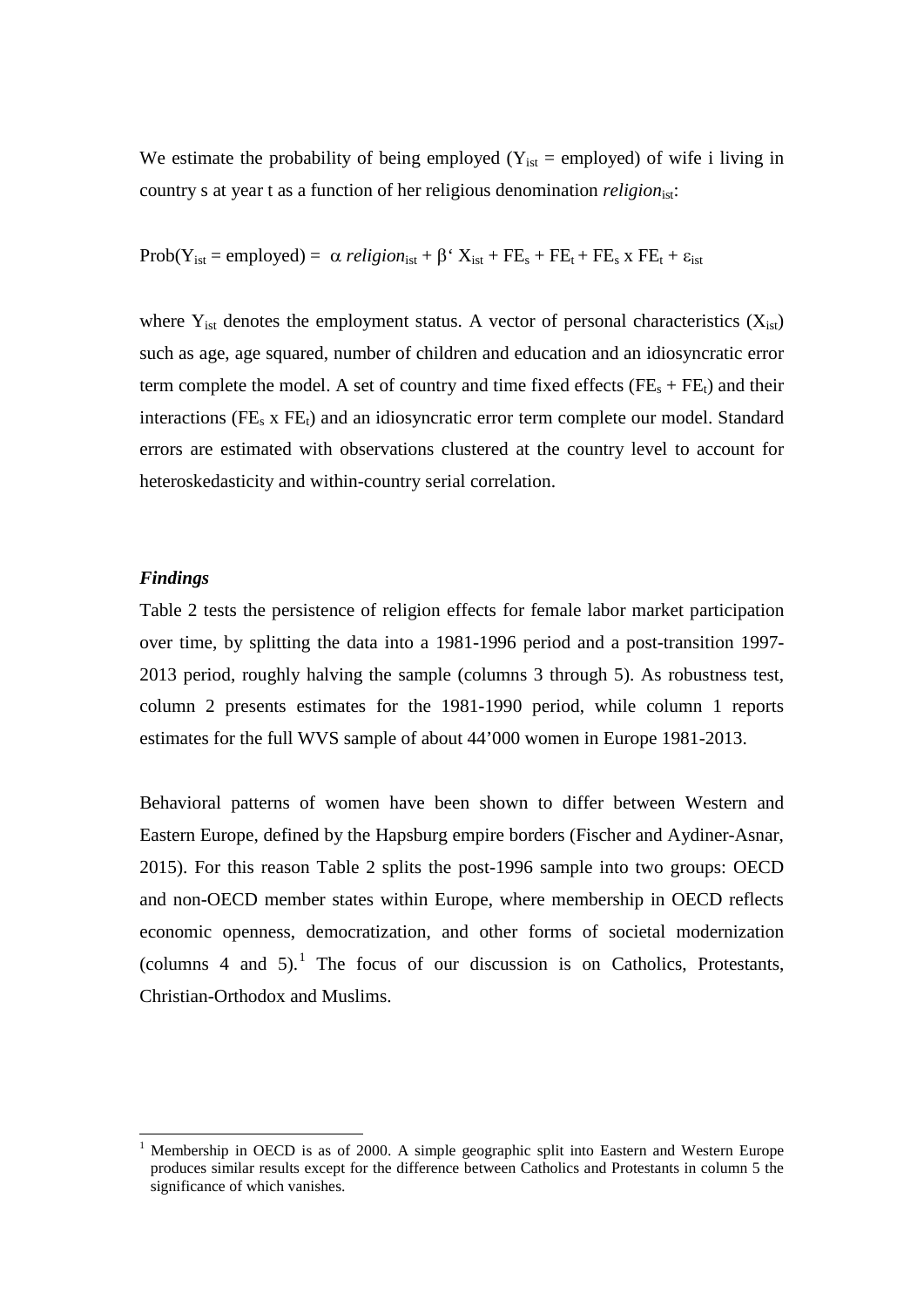The full sample estimates in column 1 support the finding of the previous literature that Catholic, Christian-Orthodox, and Muslim women are less likely to be employed than Protestants (e.g. Pastore and Tenaglia, 2013).

Table 2 shows clearly that, in OECD-Europe, the importance of religion for female employment vanishes over time, as the comparison across time periods 1981- 1990/1996 and 1997-2013 reveals (columns 2, 3, and 4). Put differently, the behavior of married women with all sorts of denominations appears to have converged over time when it comes to labor market participation. The only exception pertains to Muslim women who keep abstaining from employment (column 4).

|               | (1)         | (2)       | (3)        | (4)         | (5)        |
|---------------|-------------|-----------|------------|-------------|------------|
|               | 1981-2013   | 1981-1990 | 1981-1996  | 1997-2013   | 1997-2013  |
|               |             | Western   |            |             |            |
|               | Full sample | Europe    |            | <b>OECD</b> | Non-OECD   |
|               |             |           |            |             |            |
| Catholic      | $-0.258**$  | $-0.351*$ | $-0.420**$ | $-0.0333$   | $-0.351**$ |
|               | [0.0539]    | [0.146]   | [0.0921]   | [0.0636]    | [0.115]    |
| Protestant    | $-0.150$    | $-0.182$  | $-0.327$   | 0.0217      | $-0.0535$  |
|               | [0.130]     | [0.215]   | [0.242]    | [0.0751]    | [0.110]    |
| Muslim        | $-0.879**$  | $-2.109*$ | $-0.911**$ | $-1.228**$  | $-0.761**$ |
|               | [0.167]     | [1.020]   | [0.245]    | [0.301]     | [0.208]    |
| Orthodox      | $-0.189**$  |           | $-0.219$   | $-0.331$    | $-0.166$   |
|               | [0.0635]    |           | [0.147]    | [0.244]     | [0.0883]   |
| Jewish        | $-0.655$    | $-1.122$  | $-0.817$   | $-0.743$    | $-0.352$   |
|               | [0.378]     | [0.838]   | [0.756]    | [0.520]     | [0.616]    |
| Free Church   | $-0.228*$   | $-0.170$  | $-0.562*$  | $-0.0485$   | $-0.0681$  |
|               | [0.109]     | [0.245]   | [0.218]    | [0.151]     | [0.322]    |
|               |             |           |            |             |            |
| micro vars    | yes         | yes       | yes        | yes         | yes        |
| country FE    | yes         | yes       | yes        | yes         | yes        |
| time FE       | yes         | yes       | yes        | yes         | yes        |
| interacted    |             |           |            |             |            |
| fixed effects | yes         | yes       | yes        | yes         | yes        |
|               |             |           |            |             |            |
| Observations  | 44'069      | 4'396     | 20'068     | 12'131      | 11'870     |
| Countries     | 41          | 15        | 33         | 22          | 19         |
| Pseudo R2     | 0.179       | 0.168     | 0.205      | 0.139       | 0.182      |

Table 2: Religion and female employment over time in Europe

Notes: Logit estimations with the WVS, 1981-2013, married or cohabiting women in Europe, between the age 25 and 60 years. Dependent variable is employment (binary), where '1' indicates 'employed full-time, part-time, or self-employed', and '0' 'not-employed (early retired, unemployed, housewife)'. Disabled women and female students have been excluded. The set of individual controlling variables include age, age squared, number of children, and educational attainment. All models include country and time fixed effects and their interactions. Squared brackets report robust standard errors obtained through clustering at the country level; \*\*  $p<0.01$ , \*  $p<0.05$ .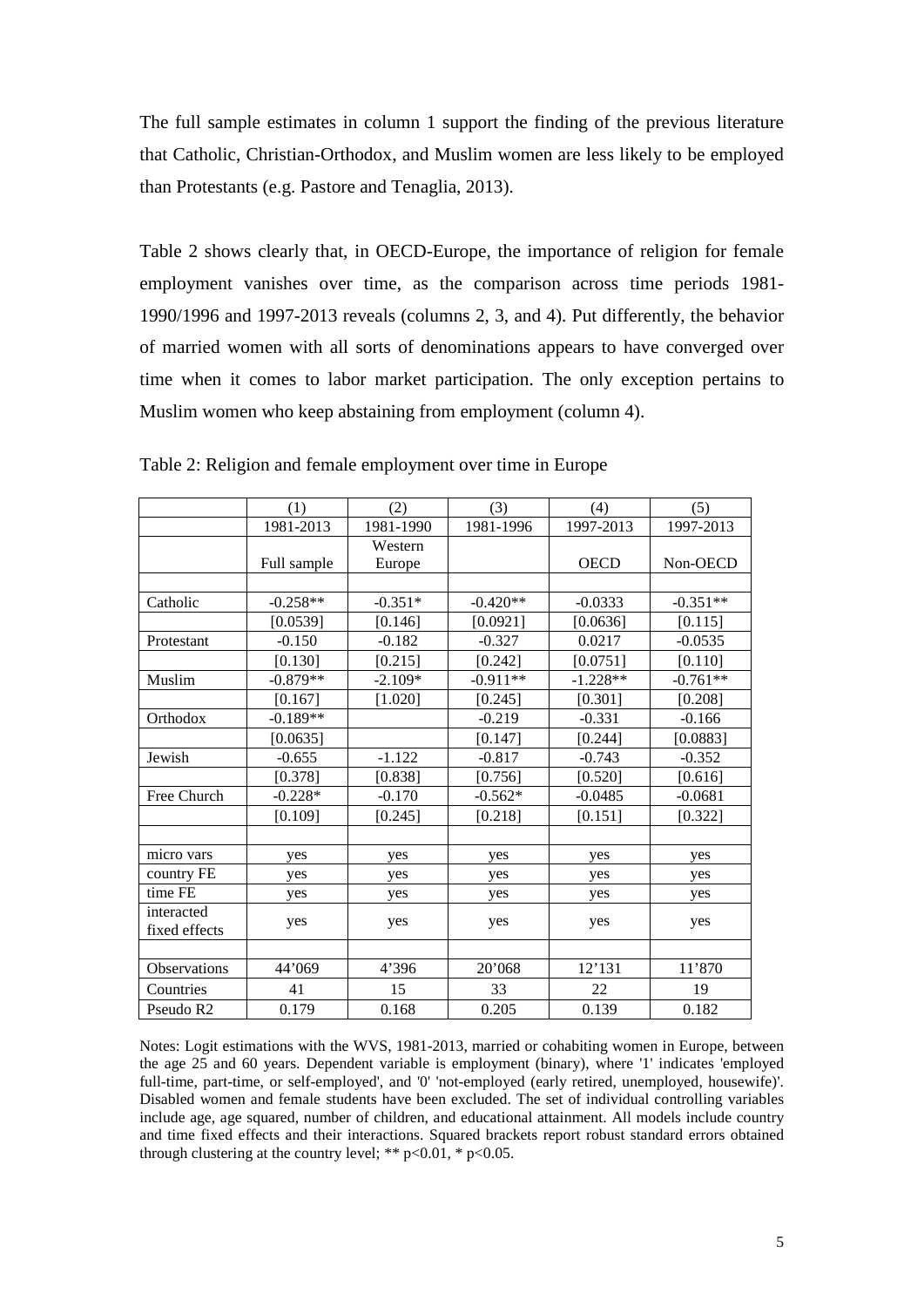In non-OECD-Europe, however, a differential behavior between Catholic and Protestant women persists until today, which might be caused by lagging modernization processes (column 5). Unfortunately, the WVS does not provide information during the communist era, prior to 1991. Muslim women are, again, less likely to be in gainful employment.

Table 3 tests the presence of life cycle effects of religion for female employment: we estimate the model for two subsamples of women, those aged 25-39 years and those aged 40-60 years, and, again, test differential effects across time periods (1981-1996 and 1997-2013).

In OECD-Europe, prior to 1996, both older and younger married Catholics appear equally conservative in behavior: both show a lower likelihood of being employed compared to Protestants. After 1996, this picture changes: there is convergence in behavior and irrelevance of religion in either age group.

In non-OECD-Europe, surprisingly, younger married Christian-Orthodox or Catholic women appear now more influenced by their religion than married women aged 40 to 60 years. There are two possible explanations: for younger wives, the restriction of child care might be more binding. Alternatively, there might be a secular communism effect and path dependency in the older age group. The negative effect of the Christian-Orthodox denomination in the 1981-1996 sample for older wives (combined with the insignificance for the younger ones) confirms the communism effectinterpretation.

In contrast, married Muslim women in Europe, across all regions and age groups, show the identical labor market-abstaining behavior.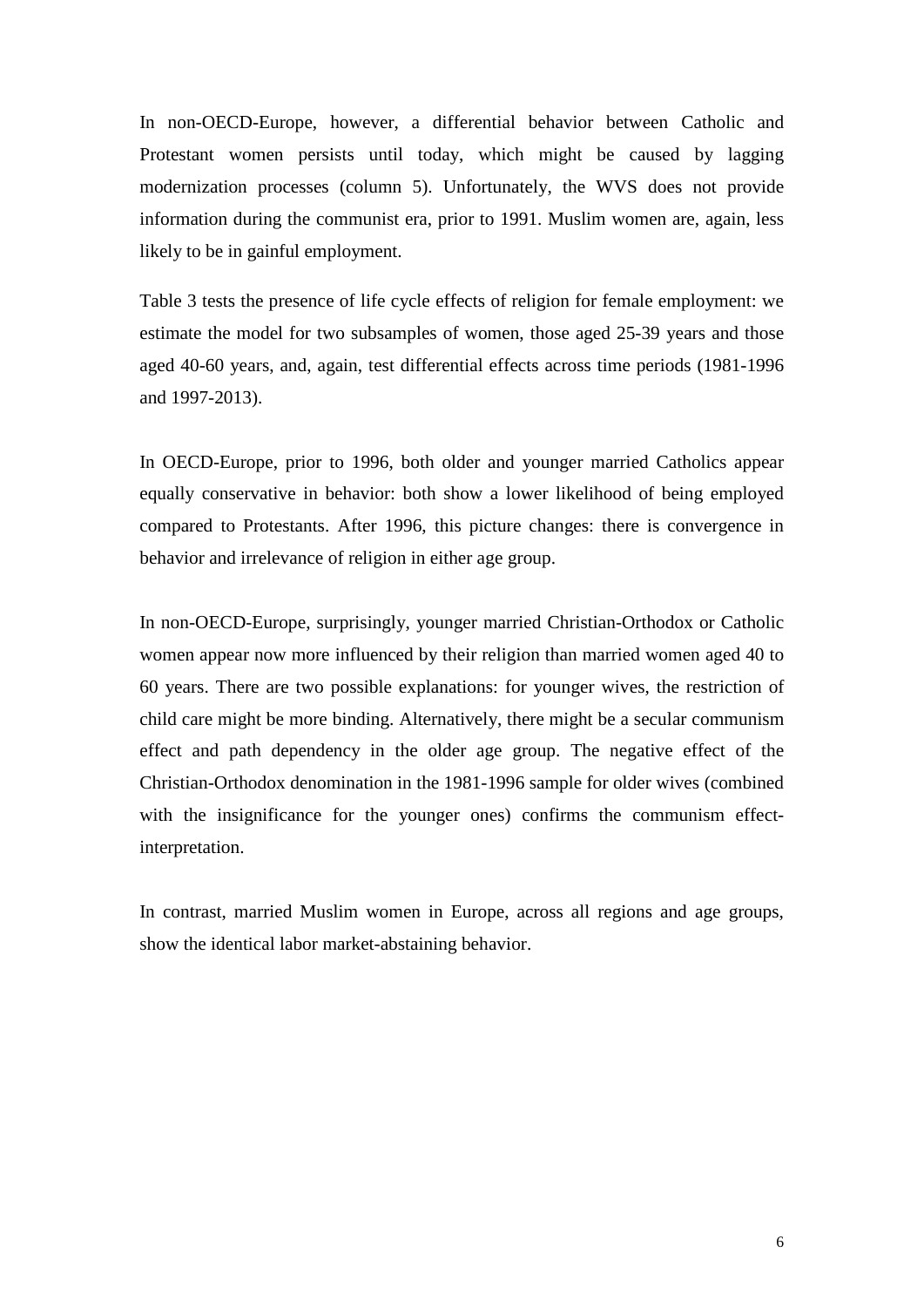|                             | (1)        | (2)        | (3)         | (4)         | (5)                 | (6)                 |
|-----------------------------|------------|------------|-------------|-------------|---------------------|---------------------|
|                             | 1981-1996  | 1981-1996  | 1997-2013   | 1997-2013   | 1997-2013           | 1997-2013           |
|                             | age < 40   | age > 39   | age < 40    | age > 39    | age < 40            | age > 39            |
|                             |            |            | <b>OECD</b> | <b>OECD</b> | Non-<br><b>OECD</b> | Non-<br><b>OECD</b> |
|                             |            |            |             |             |                     |                     |
| Catholic                    | $-0.297**$ | $-0.548**$ | $-0.103$    | 0.0038      | $-0.587**$          | $-0.190$            |
|                             | [0.0954]   | [0.118]    | [0.134]     | [0.0760]    | [0.149]             | [0.146]             |
| Protestant                  | $-0.417$   | $-0.314$   | $-0.0194$   | 0.0427      | $-0.232$            | 0.141               |
|                             | [0.234]    | [0.260]    | [0.0913]    | [0.0928]    | [0.213]             | [0.255]             |
| Muslim                      | $-0.963**$ | $-1.092**$ | $-0.936**$  | $-1.486**$  | $-0.834**$          | $-0.790**$          |
|                             | [0.306]    | [0.276]    | [0.338]     | [0.236]     | [0.268]             | [0.214]             |
| Orthodox                    | 0.0205     | $-0.441*$  | $-0.249$    | $-0.342$    | $-0.339**$          | $-0.0460$           |
|                             | [0.168]    | [0.196]    | [0.315]     | [0.345]     | [0.104]             | [0.122]             |
| Jewish                      | $-0.889$   | $-0.466$   | $-1.248$    | $-0.628$    | $-0.165$            | $-0.254$            |
|                             | [0.856]    | [0.906]    | [0.659]     | [0.576]     | [1.013]             | [0.804]             |
| Free Church                 | $-0.491*$  | $-0.654*$  | $-0.174$    | 0.0150      | $-0.156$            | $-0.196$            |
|                             | [0.250]    | [0.309]    | [0.135]     | [0.273]     | [0.275]             | [0.524]             |
|                             |            |            |             |             |                     |                     |
| micro vars                  | yes        | Yes        | yes         | yes         | yes                 | Yes                 |
| country FE                  | yes        | Yes        | yes         | yes         | yes                 | Yes                 |
| time FE                     | yes        | Yes        | yes         | yes         | yes                 | Yes                 |
| interacted fixed<br>effects | yes        | Yes        | yes         | yes         | yes                 | yes                 |
| Observations                | 9'239      | 10'823     | 4'911       | 7'220       | 5'076               | 6'789               |
| Countries                   | 33         | 33         | 22          | 22          | 19                  | 19                  |
| Pseudo R2                   | 0.182      | 0.239      | 0.104       | 0.181       | 0.161               | 0.221               |

Table 3: Religion and female employment across age groups in Europe

Notes: see Table 2.

#### *Conclusion*

Our study is the first to analyze whether the impact of religion on female employment in Europe differs a) by time period, b) over the life cycle, and c) cultural regions.

In European OECD member states the impact of religious denomination for married women is not persistent, but vanishes over time: Using the World Values Survey 1981-2013 we detect in the early years of the survey (1981-1996) behavioral differences by religion, that in the more recent years (1997-2013) have disappeared, for both young and old wives likewise (except for Muslim wives). Possibly, membership in OECD promotes modernization processes.

In non-OECD-Europe, however, even after 1996, religion determines labor market participation of married women. This effect appears to be driven by women younger than 40 years, while older women show now behavioral differences across religions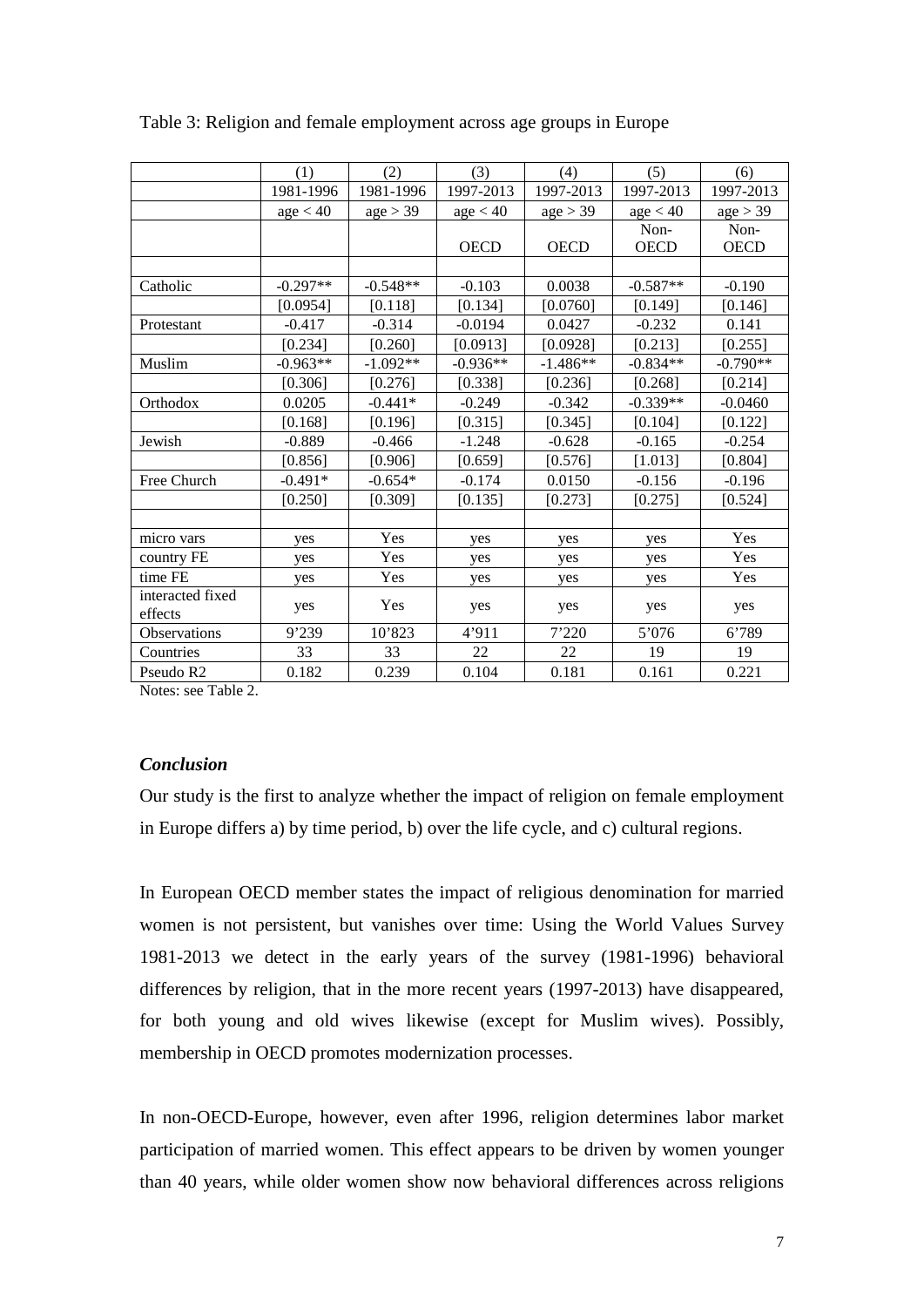(except for Muslims). A possible explanation is the upbringing under the communist regimes that promoted female labor market participation and combatted religious values for ideological reasons.

Only Muslim women are less likely to be gainfully employed, across all time periods, in both regions, across all life years. This finding corroborates previous studies (e.g. Hayo and Caris, 2013).

In conclusion, cultural differences within Europe can possibly explain contradictory findings of various preceding studies. In a broader perspective, our analysis suggests that the impact of religion on female employment changes with a country's history and institutions.